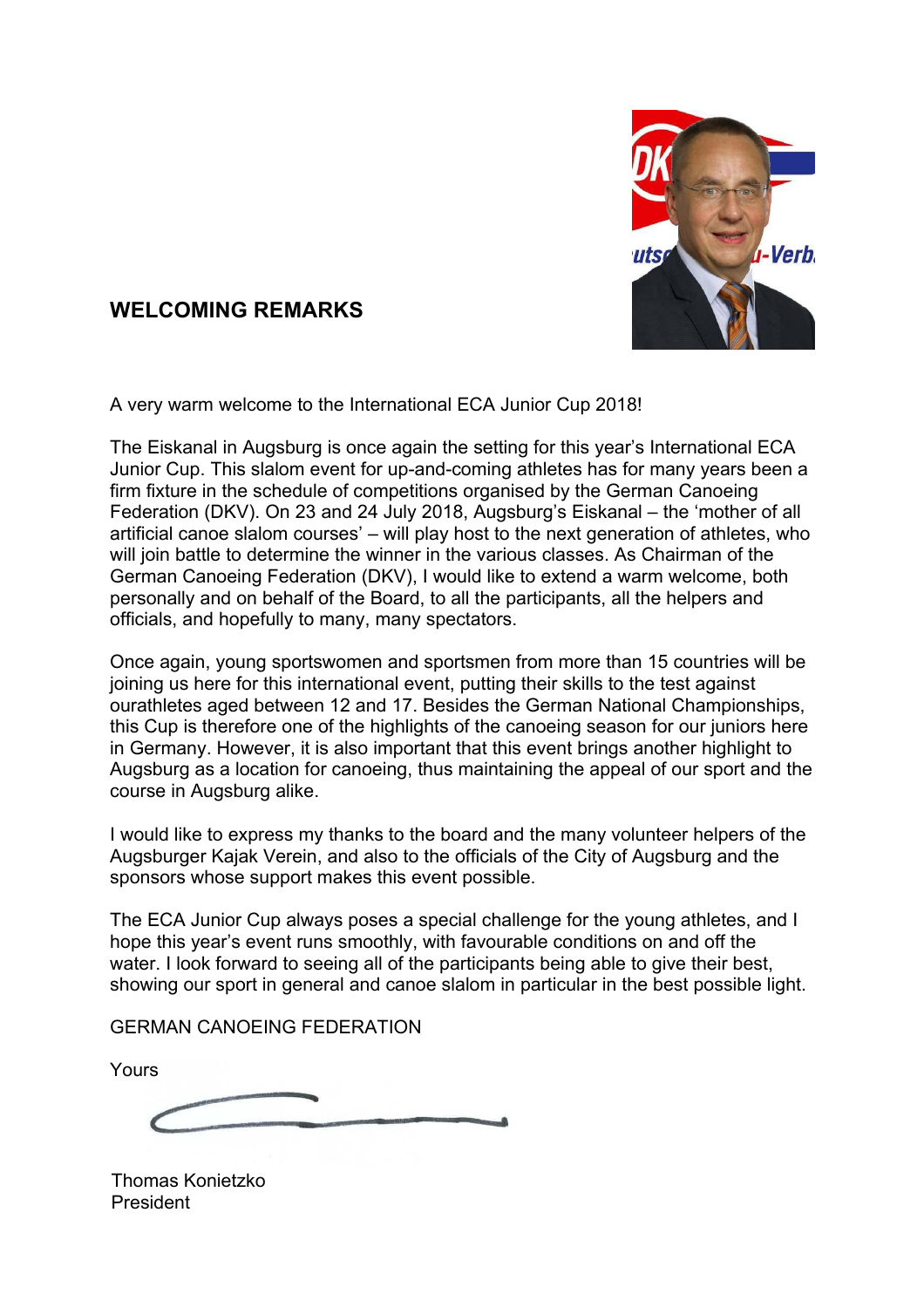

**Greetings** 

## **ECA Junior Cup – an International Slalom for Teens and Juniors in Augsburg, 23rd – 24th June 2018**

A cordially Welcome to the Fugger- and Canoe City of Augsburg for the ECA Junior Cup, which will take place from 23rd – 24th June 2018 on the "Eiskanal", which is more or less the most famous Olympic wildwater complex.

This event is of enormous importance for our young athletes as they can breath "international air" under conditions of competition for the first time and make their first experience in an international field. Already in the last years, participants in Olympic Games have been borne on this wildwaterparcours, for instance Alexander Grimm, Hannes Aigner, Melanie Pfeifer or Sideris Tasiadis. Today, this is the same situation again and thus, this slalom competition will be an absolutely high-end-event.

To deal with the currents and turbulences of the Eiskanal and together to manage the entire parcours in a shortest possible time without any faults is not easy, even for experienced canoe slalom athletes – more than ever challenging for our canoe slalom trainees.

The organization of this event has been taken over by the proven team of the AugsburgerKajakVerein (AKV), having a rich body of experience in regards of such events. I am convinced that they will provide a performance for the young slalom canoeists, which all will best treasure even after years. After all, we can expect the participation of many young athletes, whose names we probably we will often hear in the future.

The executive committee of the Bavarian Canoe Federation is looking forward to this canoe event and to fascinating competitions. I'd like to thank all voluntary assistants of the organizer, all sponsors and of course the City of Augsburg, as without its support this event could not be performed. For the ECA Junior Cup 2018 in Augsburg, I wish all athletes and officials an accident free and sportive fair progress.

#### **Bavarian Canoe Federation**

The President

mps

Oliver Bungers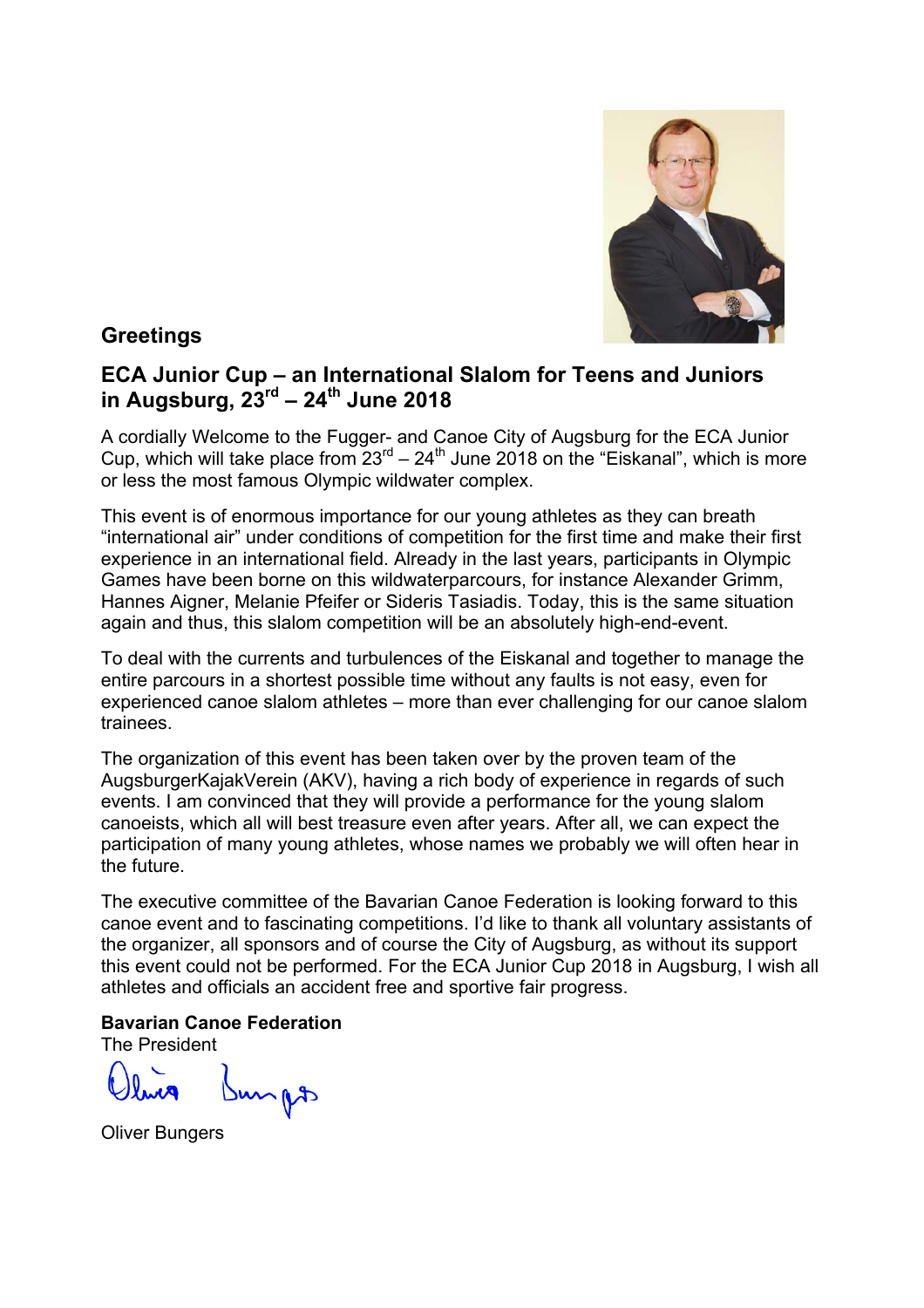

## **Welcoming remarks by Mayor Dr. Kurt Gribl**

### **International ECA Junior Slalom Cup 2018**

Ladies and Gentlemen, young sportswomen and sportsmen

Augsburg is a sporting city. Not just because of FC Augsburg, who will proudly play top-flight football in the Bundesliga next season for the eighth year running, or the ice hockey professionals of the Augsburg Panthers, who will likewise be participating in Germany's highest league. Augsburg's canoeists and kayakers have also repeatedly brought home gold and silver medals over the decades from Olympic Games and world championships.

Augsburg is also at the head of the field when it comes to popular mass sport, with one in four of the city's inhabitants being a member of a sports club. And there are more than 200 such clubs, covering a diverse array of sports. It is therefore my pleasure as patron of the International ECA Junior Slalom Cup 2018 to extend a very warm welcome to all of you here in Augsburg.

Participating in sport in a club offers an ideal environment for children and young people, and helps them enormously in their own development. Through sport, they learn a great deal about themselves and about others. They develop social skills and the ability to work together to achieve their goals.And while the competitors in whitewater events may take part as individuals, they nonetheless learn in their clubs what it means to be a good team player – something that will stand them in very good stead when they embark on their careersat the latest.

I would like to thank the organisers of the International ECA Junior Slalom Cup 2018, the AugsburgerKajak-Verein, as well as all the volunteer helpers, trainers, support teams, parents and participants for contributing to the success of this event. I look forward to a fair and exciting competition, and wish everybody all the very best.

 Dr. Kurt Gribl Mayor of the City of Augsburg